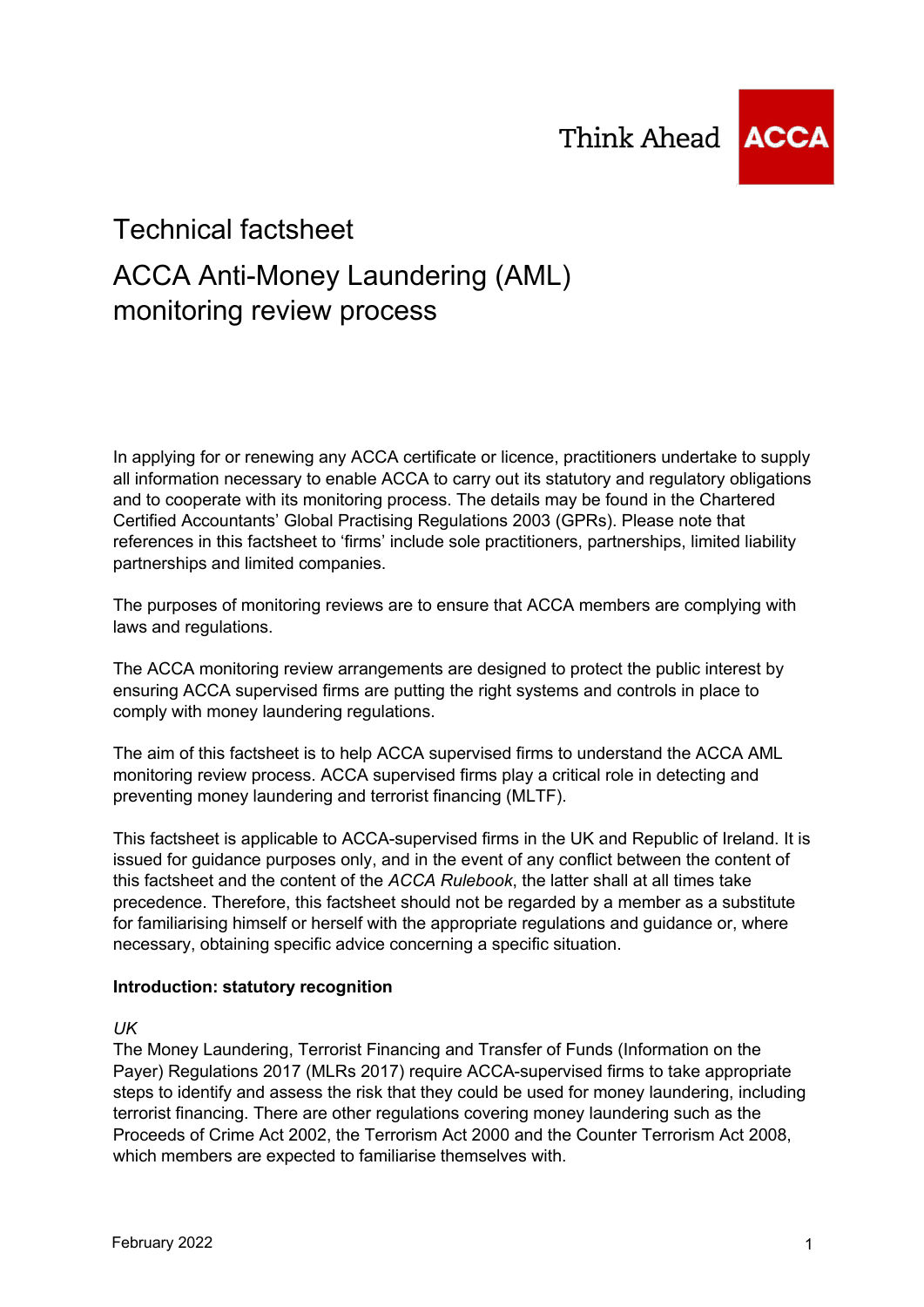Under Regulation 7(b) and detailed in Schedule 1 of the MLRs 2017, ACCA is a professional body supervisor and is required under Regulation 46 of the MLRs 2017 to effectively monitor its supervised firms' compliance with the money laundering regulations.

ACCA's AML supervision activities are overseen by the [Office for Professional Body Anti-](https://www.fca.org.uk/opbas)[Money Laundering Supervision \(OPBAS\).](https://www.fca.org.uk/opbas) OPBAS is a regulator set up by the UK government to strengthen the UK's AML supervisory regime and ensure all AML professional body supervisors provide consistently high standards of AML supervision as set out in the OPBAS [sourcebook.](https://www.fca.org.uk/publication/opbas/opbas-sourcebook.pdf)

## *Republic of Ireland*

The Criminal Justice (Money Laundering and Terrorist Financing) (Amendment) Act 2010 to 2021 (the AML Act) requires ACCA member or member firms ('designated person') to take appropriate steps to identify and assess the risk that they could be used for money laundering, including terrorist financing, taking into account the risk factors set out in Section 30A of the AML Act.

Under section 61 of the AML Act, ACCA is a designated accountancy body and is required under section 63 of the AML Act to effectively monitor its member or member firms' compliance with the money laundering regulations.

## **Requirements of an ACCA AML-supervised firm**

To comply with money laundering regulations, ACCA-supervised firms must:

- Conduct and document a firm-wide risk assessment of the money laundering and terrorist financing risks faced by the firm.
- Establish and regularly maintain and update AML policies and procedures specific to the firm that have been informed by the firm-wide risk assessment.
- Conduct the appropriate level of due diligence on every client including: risk rating the client appropriately, identifying and verifying the client, understanding their source of funds and conducting appropriate levels of ongoing monitoring.
- Train all relevant employees so they can identify: money laundering and terrorist financing risks, red flag indicators and suspicious activities. The employees should be trained on how to escalate suspicions to the firm's MLRO.
- In the UK, supervised firms must apply to ACCA for approval of the firm's beneficial owners, officer and managers (BOOMs), and they must notify ACCA if they are trust or company service providers (TCSP) so that we can update the HMRC TCSP register.

Further information on what is required and guidance on AML regulation is available on the technical resources section of ACCA website at:

- UK
	- o [https://www.accaglobal.com/gb/en/technical-activities/data-and-information](https://www.accaglobal.com/gb/en/technical-activities/data-and-information-security.html)[security.html](https://www.accaglobal.com/gb/en/technical-activities/data-and-information-security.html)
- Republic of Ireland
	- o [https://www.accaglobal.com/gb/en/technical-activities/technical-resources](https://www.accaglobal.com/gb/en/technical-activities/technical-resources-search/2019/may/aml-guidance.html)[search/2019/may/aml-guidance.html](https://www.accaglobal.com/gb/en/technical-activities/technical-resources-search/2019/may/aml-guidance.html)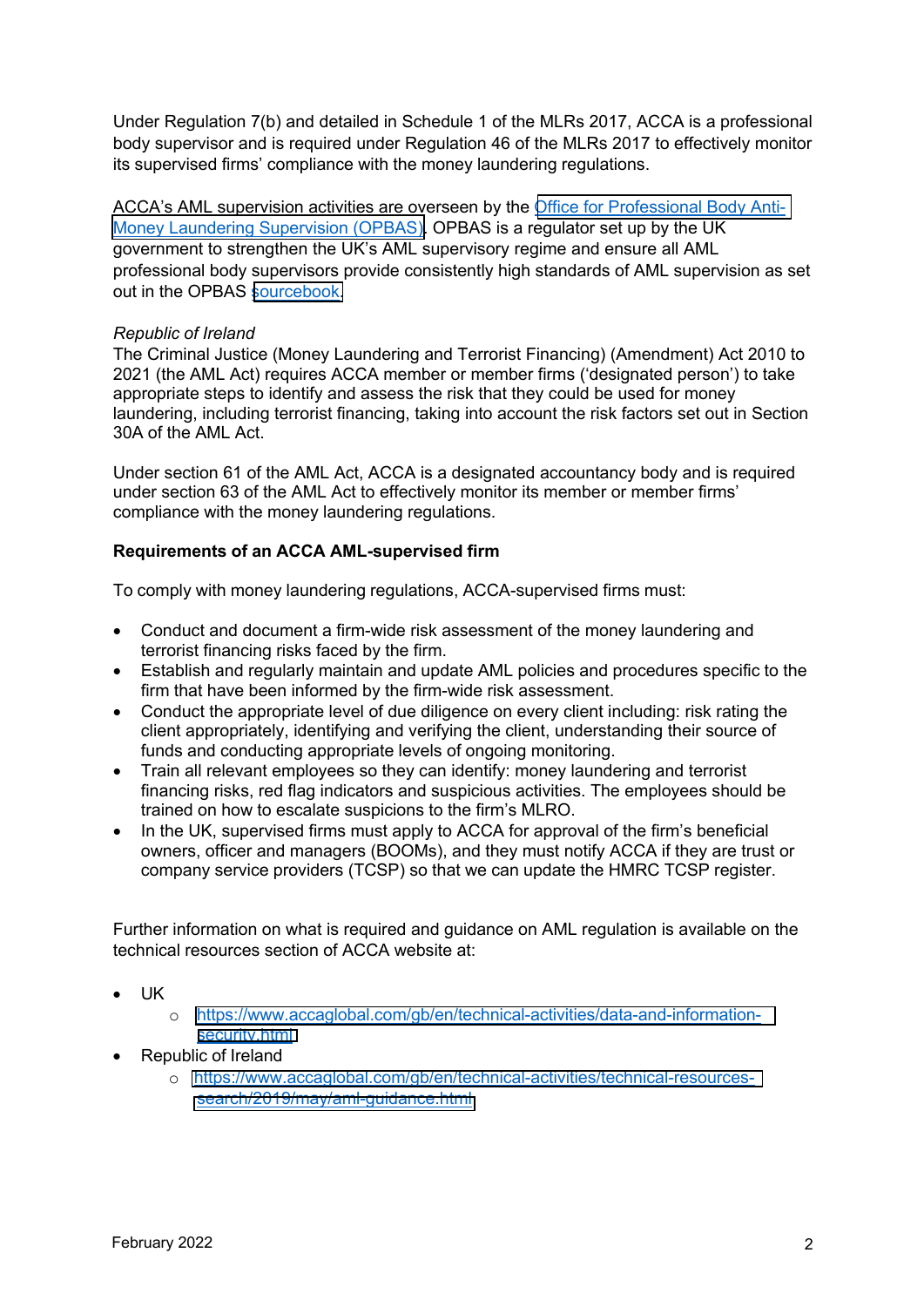Firms should also refer to, and be familiar with, the [CCAB AML Guidance for the](https://www.ccab.org.uk/wp-content/uploads/2020/09/AMLGuidance2020.pdf) [Accountancy](https://www.ccab.org.uk/wp-content/uploads/2020/09/AMLGuidance2020.pdf) Sector.

#### **AML monitoring review process**

AML monitoring reviews in the UK and Republic of Ireland are carried out by a dedicated AML supervisory team under the Practice Regulation Department.

AML reviews are conducted with the firm's MLRO and/or money-laundering compliance principal (MLCP) using various approaches such as onsite or remotely via desktop.

As part of the AML monitoring review process, firms will be required to present and/or submit records and documentation to the AMLsupervisory team.

The AML reviews are designed to test the design, implementation and operating effectiveness of the supervised firm's AML policies, procedures and controls. Unless it's a thematic review designed to look at a specific AML control(s), the ACCA AML supervisory team will typically review and test AML controls such as:

- checking the supervised firm's firm-wide risk assessment.
- Reviewing documented MLTF policies and procedures.
- checking client risk assessment processes, e.g. for consistency and documentation of rationale for client risk ratings.
- checking client due diligence (CDD), enhanced due diligence (EDD) and ongoing monitoring procedures, including a review of a sample of client files, for evidence of relevant and up-to-date know your client (KYC) information and evidence of the client risk assessment.
- checking the firm's process for identifying and reporting suspicious activity/transactions, including a sample of records of internal and external SAR/suspicious transaction report for accuracy and completeness.
- checking staff awareness (including evidence of their understanding of money laundering regulations and how to recognise red flag indicators and deal with suspicious activities/transactions) and AML training records and materials to ensure they are up to date and cover appropriate topics.
- checking record-keeping systems, procedures and controls.
- checking MLRO independent reviews of MLTF systems, procedures and controls.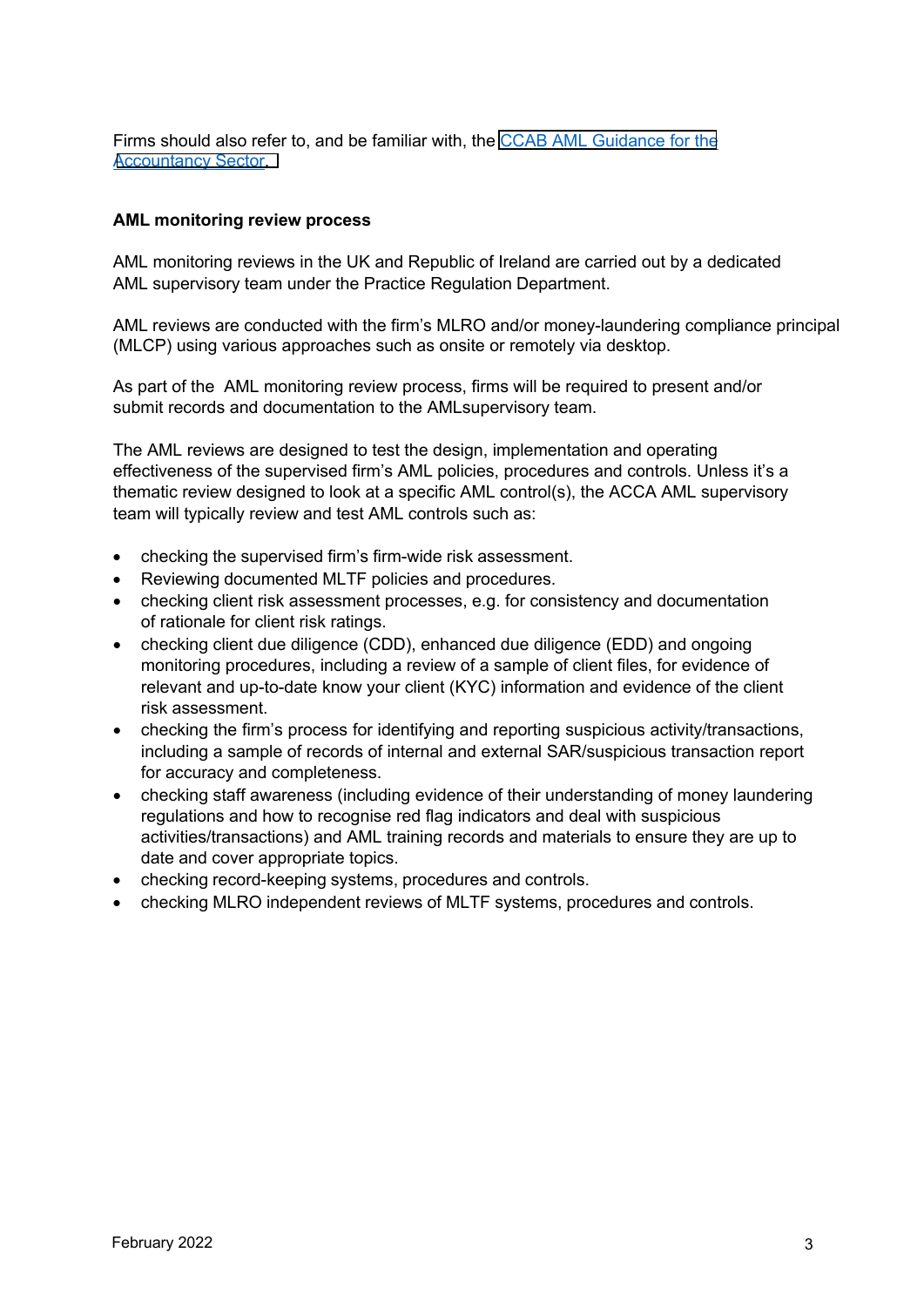Firms that fail to cooperate or supply the requested information will be assessed as noncompliant and will be referred to the ACCA Professional Conduct Department for consideration of enforcement action, because this will be considered a breach of the ACCA practising regulations.

## **Reporting and remedial actions**

Following the review, the AML supervisory team will issue a final report to the firm. The report will highlight the AML control deficiency found during the review and the remedial actions that the firm must take in order to improve their AML controls and to comply with the money laundering regulations.

A deadline for implementation of the remedial actions will be imposed on a case-by-case basis, taking into account the nature and seriousness of the AML control deficiency. Once the AML supervisory team is satisfied that the firm has designed and implemented appropriate AML controls and provided sufficient and appropriate evidence of such, the AML review will be completed and closed.

Firms that fail to cooperate or provide sufficient and appropriate evidence to demonstrate they have designed and implemented appropriate AML controls will be referred to the ACCA Professional Conduct Department for consideration of further enforcement action.

In cases of serious breaches of the money laundering regulations, a firm will be referred to the ACCA Professional Conduct Department for consideration of further enforcement action. If a case progresses to an ACCA disciplinary committee and the member is sanctioned for breaches of the money laundering regulations, then (as long as there are no legal restrictions or exceptional circumstances to prevent this) the decision will be published, naming the relevant member, as soon as practicable and in such manner as ACCA thinks fit.

Further information and guidance about the ACCA disciplinary process, including publicity and sanctions, is available on the 'regulation and standards' section of ACCA website at: [https://www.accaglobal.com/gb/en/about-us/regulation/disciplinary-and-regulatory](https://www.accaglobal.com/gb/en/about-us/regulation/disciplinary-and-regulatory-hearings.html)[hearings.html](https://www.accaglobal.com/gb/en/about-us/regulation/disciplinary-and-regulatory-hearings.html)